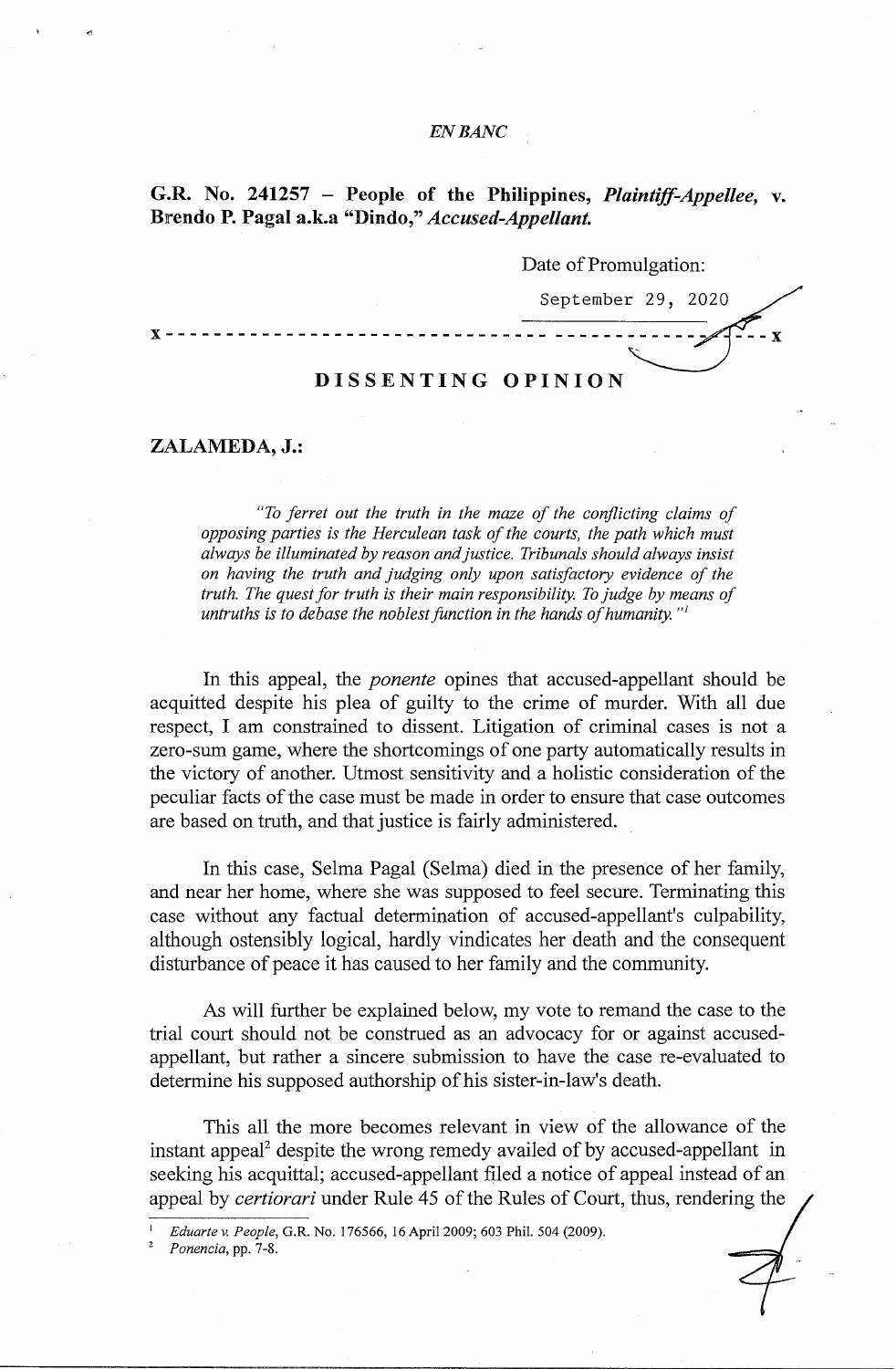#### Dissenting Opinion 2 G.R. No. 241257

..

decision of the Court of Appeals to remand the case to the trial court for further proceedings final. As such, the Court's leniency and broader understanding should not only be accorded to accused-appellant, but likewise, must serve the interests of substantial justice for all, prosecution and defense alike.

*The conviction of accused-appellant must be upheld* 

I dissent to dismiss the case and acquit accused-appellant for the following reasons:

First, it appears that the arraignment of accused-appellant was highly irregular. It has not been established that the trial court performed its duty under Sec. 3 of Rule 116 of the Rules of Court. Other than the statement in its Order dated 20 August 2009 that the Information was read to the accused in the Cebuano-Visayan dialect and that the consequences of his guilty plea were explained to him, there is nothing to establish that the trial judge sufficiently inquired into the voluntariness of such an action and accusedappellant's full understanding of the rights and liberty that he will forfeit with such admission of guilt.

Second, it is uncontested that the prosecution failed to present evidence establishing the elements of the crime and accused-appellant's guilt. As duly noted by the *ponente,* the prosecution failed to present its witnesses on four (4) hearing dates, *viz:* 17 November 2010, 22 February 2011, 11 May 2011 and 20 July 2011. However, looking closely at aforesaid dates, I hesitate to conclude that the prosecution was simply remiss in its duty, as to warrant the acquittal of accused-appellant. After all, even our procedural rules are cognizant that delays may occur in criminal prosecution. Rule 119 Section 3<sup>3</sup> provides for exclusions to the time limits set to

Section 3. Exclusions. - The following periods of delay shall be excluded in computing the time within which trial must commence:

<sup>(</sup>a) Any period of delay resulting from other proceedings concerning the accused, including but not limited to the following:

<sup>(1)</sup> Delay resulting from an examination of the physical and mental condition of the accused;

<sup>(2)</sup> Delay resulting from proceedings with respect to other criminal charges against the accused;

<sup>(3)</sup> Delay resulting from extraordinary remedies against interlocutory orders;

<sup>(4)</sup> Delay resulting from pre-trial proceedings; provided, that the delay does not exceed thirty (30) days;

<sup>(5)</sup> Delay resulting from orders of inhibition, or proceedings relating to change of venue of cases or transfer from other courts;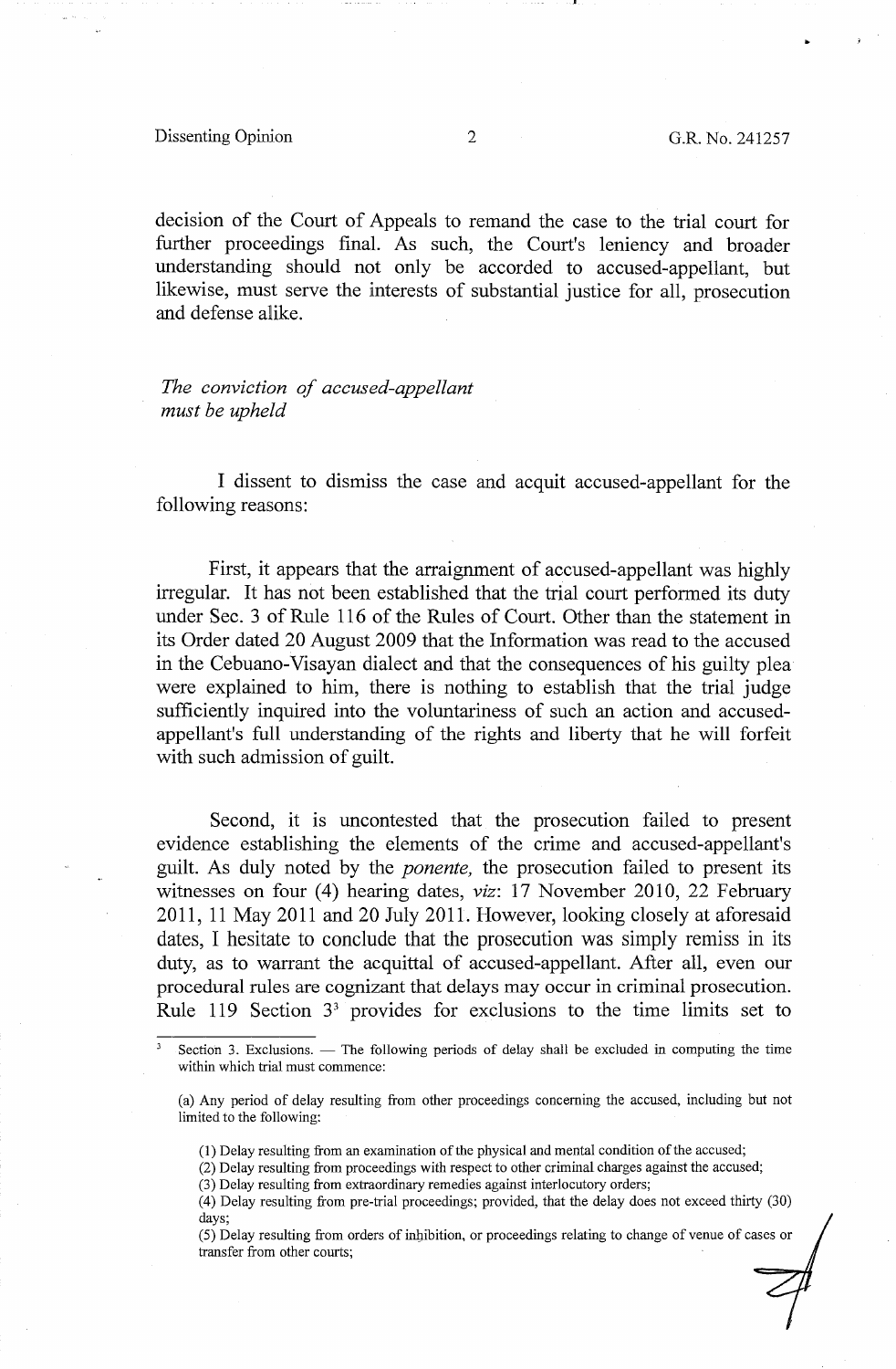### Dissenting Opinion 3 G.R. No. 241257

commence trial from the time of arraignment.

In *Cagang v. Sandiganbayan,* 4 this Court acknowledged the reality of institutional delays, and the burdensome work of our government prosecutors. In that case, this Court opined that institutional delay, in the proper context, should not be taken against the State. I believe that a similar approach should be adopted in the case at bar. There is no showing that the prosecution was given an opportunity to explain why it failed to present its evidence in support of its case. Similarly, there is no showing that the defense raised any prejudice caused by the prosecution's inaction during the trial proper, since it it also decided to forego presenting evidence to establish the accused's defense.

Third, accused-appellant maintained his plea of guilt throughout the reading of the allegations in the Information, and even after his counsel explained the consequences of his plea of guilt.<sup>5</sup> Although far from ideal, to completely disregard accused-appellant's resolute stance would be to unduly favor him while ignoring the interests of both the State and the victim's relatives in seeking justice for the death of Selma.

Fourth, there appears to be a good reason to hold accused-appellant

(b) Any period of delay resulting from the absence or unavailability of an essential witness.

For purposes of this subparagraph, an essential witness shall be considered absent when his whereabouts are unknown or his whereabouts cannot be determined by due diligence. He shall be considered unavailable whenever his whereabouts are known but his presence for trial cannot be obtained by due diligence.

( c) Any period of delay resulting from the mental incompetence or physical inability of the accused to stand trial.

( d) If the information is dismissed upon motion of the prosecution and thereafter a charge is filed against the accused for the same offense, any period of delay from the date the charge was dismissed to the date the time limitation would commence to run as to the subsequent charge had there been no previous charge.

(e) A reasonable period of delay when the accused is joined for trial with a co-accused over whom the court has not acquired jurisdiction, or, as to whom the time for trial has not run and no motion for separate trial has been granted.

(f) Any period of delay resulting from a continuance granted by any court motu proprio, or on motion of either the accused or his counsel, or the prosecution, if the court granted the continuance on the basis of its findings set forth in the order that the ends of justice served by taking such action outweigh the best interest of the public and the accused in a speedy trial.

G.R. Nos. 206438, 206458 & 210141-42, 31 July 2018.

5 *Ponencia,* p. 20.

<sup>(6)</sup> Delay resulting from a finding of the existence of a prejudicial question; and

<sup>(7)</sup> Delay reasonably. attributable to any period, not exceed thirty (30) days, during which any proceeding which any proceeding concerning the accused is actually under advisement.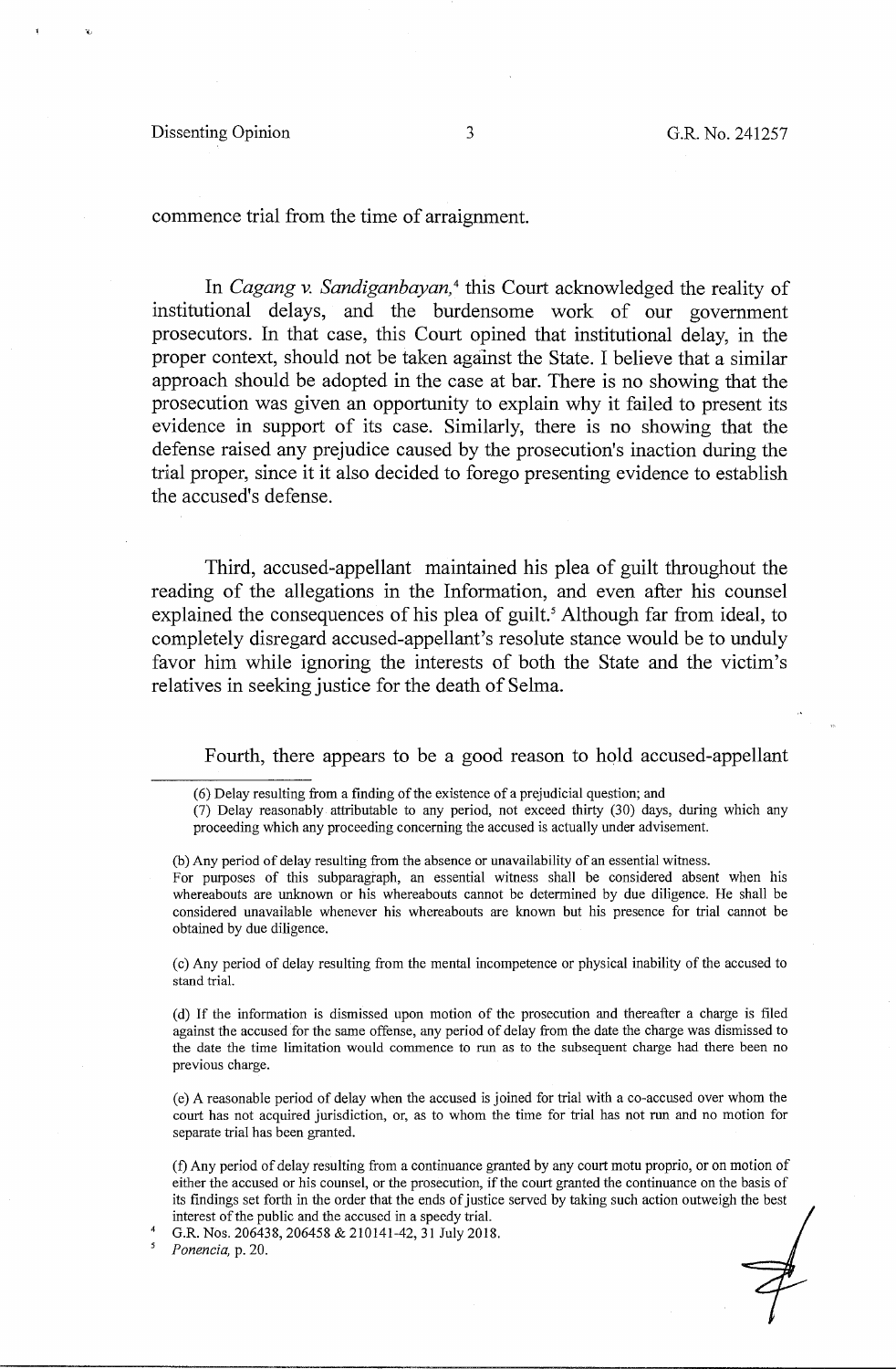#### Dissenting Opinion 4 G.R. No. 241257

for trial. While our rules state that the record of the preliminary investigation does not form part of the record of the case in the trial court,  $\mathfrak{g}$  I was constrained to look into the proceedings before the investigating prosecutor given the lack of formally offered evidence during trial. In any case, I believe that this Court is not prohibited to look into the records of the preliminary investigation in order to make a judicious determination of the legal issues submitted before Us.<sup>7</sup>

During the preliminary investigation, all of the affiants<sup>8</sup> narrated that they saw the wounded victim, Selma, running away from accused-appellant, who was then carrying a bloodied *bolo.* One of them was even attacked by accused-appellant, but managed to run and evade the strike.<sup>9</sup> It is interesting to note that most of these affiants are related to accused-appellant. Private complainant, Angelito Pagal (Angelito), is accused-appellant's brother, while one of the witnesses, Cesar Jarden (Jarden), is Selma's brother, both of whom were not shown to have been impelled by improper motives in implicating accused-appellant. Indeed, if it is unnatural for a relative interested in vindicating a crime done to their family to accuse somebody other than the real culprit,<sup>10</sup> it is even more unlikely for a sibling to accuse his own brother if the latter was truly not involved in the crime. Evidently, the aforesaid circumstances are sufficient to engender a belief that accusedappellant was likely responsible for Selma's death and should be held for trial.

Given the relationship between accused-appellant and private complainant, one has to wonder whether the plea of guilt had affected the prosecution's presentation of its evidence. A reading of the case records reveals that the cause for the postponement of the prosecution's presentation of evidence was the absence of Selma's widower and private complainant, Angelito. It is not far-fetchel to consider that Angelito's absences were based upon his reliance on his own brother's admission of guilt. He could have surmised that his testimony is inconsequential or unnecessary in view

Sec. 8 (b) of the Rules on Criminal Procedure provides:

Section 8. (a) xxx

*<sup>(</sup>b) Record of preliminary investigation.* - The record of the preliminary investigation, whether conducted by a judge or a fiscal, shall not form part of the record of the case. **However, the court, on its own initiative or on motion of any party, may order the production of the record or any its part when necessary in the resolution of the case or any incident therein, or when it is to be introduced as an evidence in the case by the requesting party.** (Emphasis ours)

<sup>7</sup>*Id, See* also *Uy v. Office of the Ombudsman,* G.R. Nos. 156399-400, 27 June 2008; 578 Phil. 635 (2008).

<sup>8</sup> *Records,* pp. 2-7, Affidavits of Angelita Pagal, Cesar Jarden, and Jaimelito Canlupas.

<sup>9</sup>*Id.* at 4-5, Affidavit of Cesar Jarden dated 08 January 2009. 10 *See People v. Reyes,* G.R. No. 178300, 17 March 2009; 600 Phil. 738 (2009).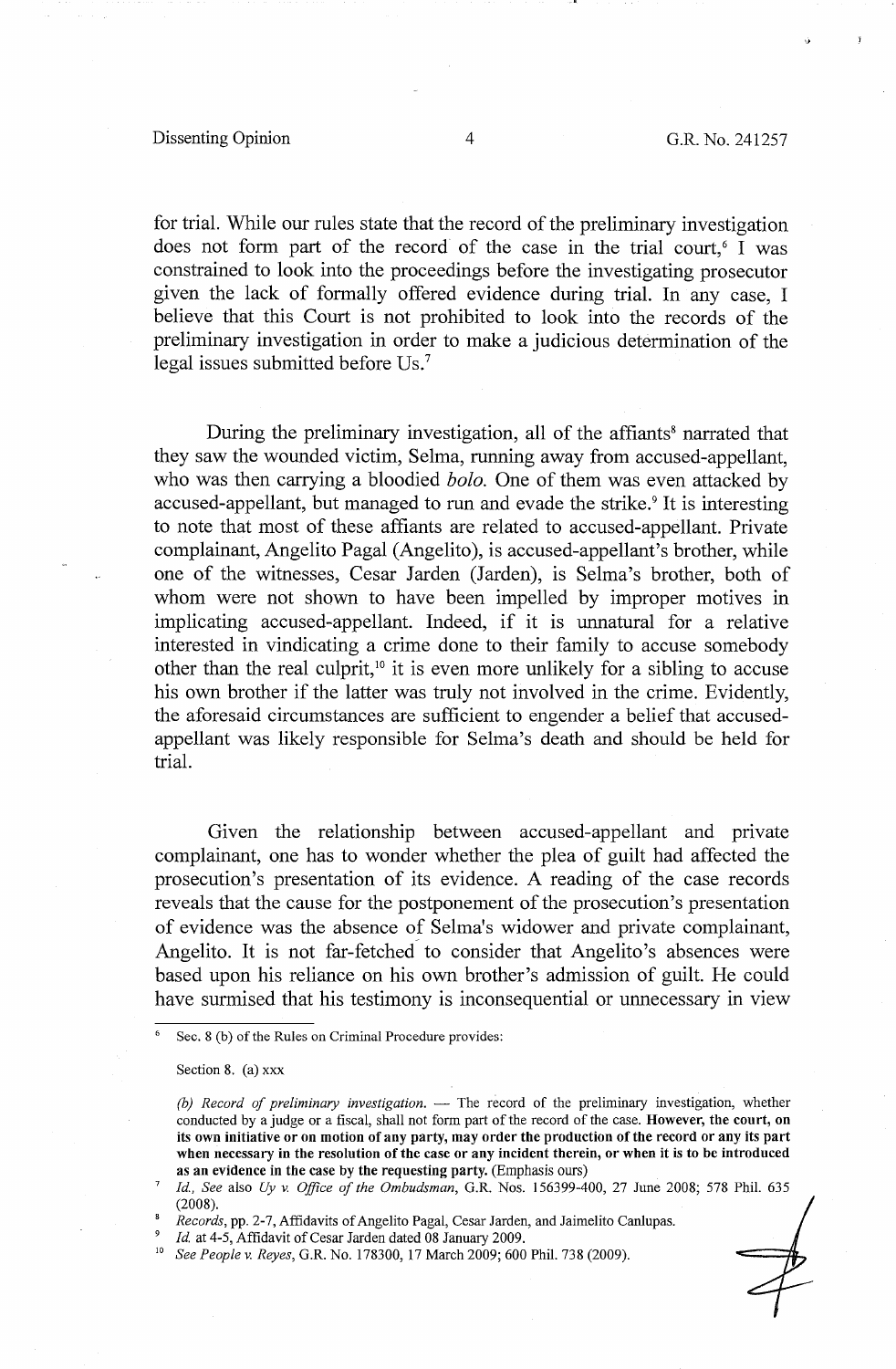of accused-appellant's plea.

In the same vein, it is equally possible that accused-appellant's plea of guilt was an acknowledgment of his authorship of the crime, and an attempt to give his family some type of closure. While I do not discount the possibility that accused-appellant might have failed to fully understand his plea, it may also be that he truly intended to be accountable for Selma's death. Unfortunately, this Court has to contend with the scarcity of records of the arraignment proceedings to make a nuanced approach.

*The prosecution should have sought the provisional dismissal of the case* 

While I do not regard the prosecution's actions to warrant the acquittal of the accused, I find that the prosecution was misguided in allowing the case to be submitted for decision without its witnesses' testimonies. The State should have instead moved that the case be provisionally dismissed.

Provisional dismissal is a halfway measure which allows the prosecution to maintain a case, which is, at a standstill due to the absence or unavailability of the complainant, and temporarily relieves the accused of the burdens of the trial. 11 It is a mechanism to balance the sovereign right of the State to prosecute crimes with the inherent right of the accused to be protected from the unnecessary burdens of criminal litigation. 12

Courts in the United States also acknowledge difficulties in prosecution and similarly allow the State to seek dismissal of criminal cases, without prejudice.

In the early case of *State v. Crawford,* 13 the accused was discharged from a second indictment of murder based on a rule authorizing permanent dismissal if the accused has not been tried after three (3) regular court terms "unless the failure to try him was caused by his insanity; or by the witnesses for the State being enticed or kept away, or prevented from attending by sickness or inevitable accident; or by a continuance granted on the motion of

<sup>11</sup>*See* Dissenting Opinion, J. Puno, *People v. Lacson,* G.R. No. 149453, 01 April 2003; 448 Phil. 317  $(2003).$ <sup>12</sup> *Id.* 

<sup>&</sup>lt;sup>13</sup> 98 S.E. 615 (1919).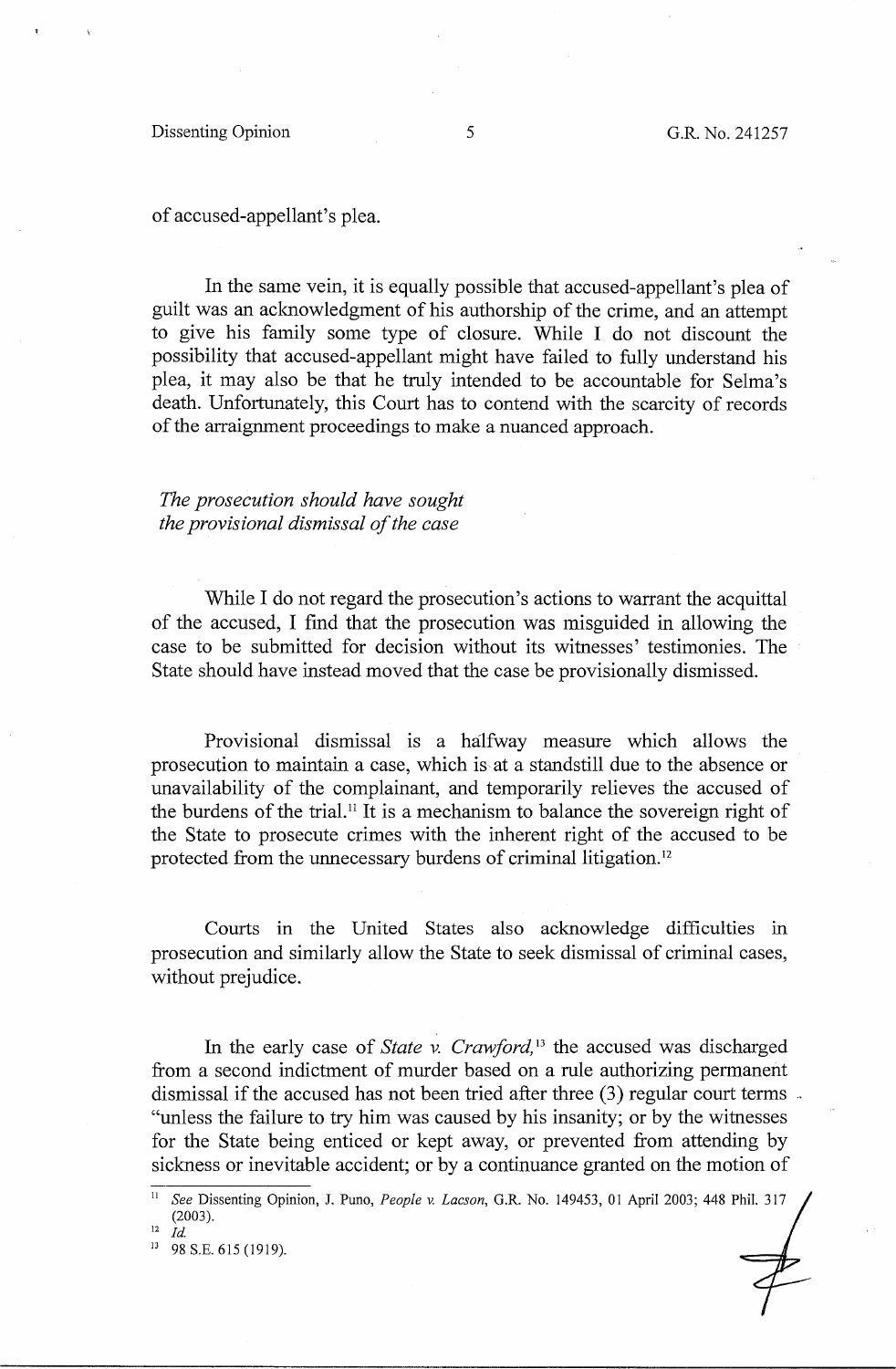Dissenting Opinion 6 G.R. No. 241257

the accused; or by reason of his escaping from jail, or failing to appear according to his recognizance, or of the inability of the jury to agree in their verdict."

The same principle was applied in *People v. Allen*<sup>14</sup> where the Illinois Supreme Court declared the defendant immune from another prosecution for the offense of involuntary slaughter because his former indictment thereon was dismissed due to delay in prosecution beyond the statutory period.

In *State of Kansas v. Ransom,* 15 the Supreme Court of Kansas ruled that the State can move for dismissal of a criminal case and refile the same within the statutory period, in case of justified absences of witnesses. In that case, the complaint against the defendant for aggravated kidnapping, rape, aggravated battery, and aggravated robbery was initially dismissed upon the State's motion due to the unavailability of its principal witnesses. The doctors, who were supposed to testify on the process and results of their examination of the rape victim, were unable to attend the scheduled trial dates because one had to take a medical board examination, while the other had professional commitments in another state. The Kansas Supreme Court surmised that a dismissal without prejudice may be preferable for the State, as opposed to moving for continuance, if the witness' testimony is vital to the case. The court opined that although trial may proceed and an absent witness may later on be declared in contempt, a crucial testimony not presented during trial can fundamentally cripple the prosecution's case.

The prosecution's primary authority in the dismissal and refiling of criminal cases has been echoed in recent cases. In *United States v. Oliver,* <sup>16</sup> the US Court of Appeals for the Eighth Circuit upheld the second indictment of the defendant for the same offense of conspiracy to distribute cocaine. Citing Federal Rule of Criminal Procedure  $48(a)$ ,<sup>17</sup> the appellate court explained that the dismissal of a criminal complaint at the request of the Government under Rule 48 does not bar subsequent prosecution for criminal acts described in that indictment.

<sup>14</sup>14 N.E.2d 397 (III. October 22, 1937) 15 673 P.2d 1101 (1983); reiterated in *State v. Cadle,* 2015 Kan. App. Unpub. LEXIS 530 (Kan. Ct. App. June 26, 2015). 16 *United States v. Oliver,* 950 F.3d 556 (8th Cir. Minn. February 19, 2020). 17 Rule 48. Dismissal

<sup>(</sup>a) By the Government. The government may, with leave of court, dismiss an indictment, information, or complaint. The government may not dismiss the prosecution during trial without the defendant's consent.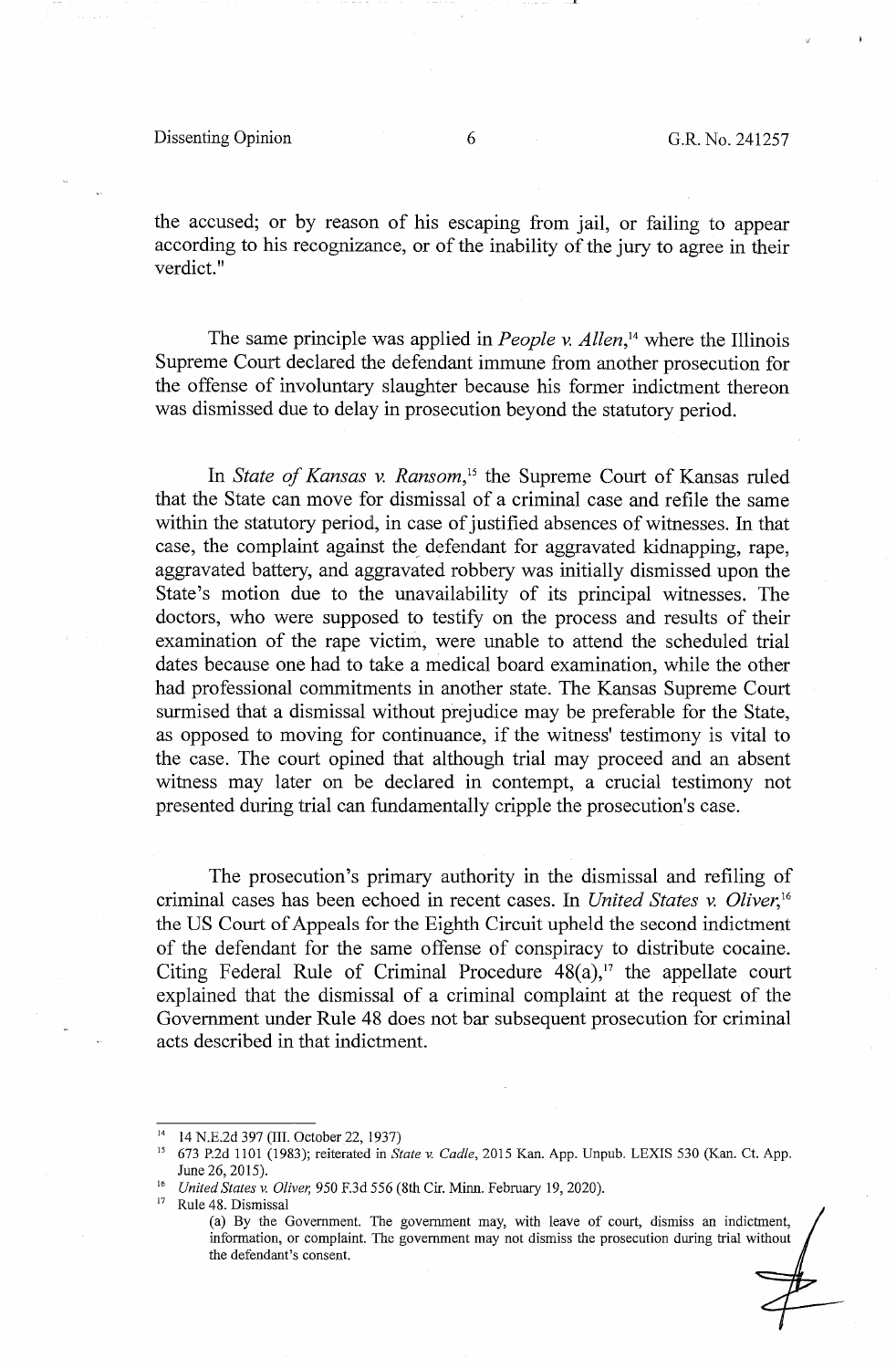### Dissenting Opinion 7 G.R. No. 241257

In the case at bar, the trial was postponed several times because of Angelita's absence; thus, it would have been more prudent for the prosecution, upon the consent of accused-appellant, to have the case provisionally dismissed.

Verily, prosecutors differ from other legal practitioners in that they advocate for the interests of the State aggrieved by the commission of crime. Representing the State, however, does not grant them boundless powers to arbitrarily persecute people, nor justify a lackadaisical approach in case of occupational difficulties. Ultimately, prosecutors aid the court in its mandate to dispense justice,<sup>18</sup> even to the accused. In this case, instead of nonchalantly submitting the case for decision on the basis of accusedappellant's plea of guilt, the prosecution should have at least sought provisional dismissal of the case as full and equal recognition of the interests of both the State and accused-appellant.

# *The trial judge should have issued a bench warrant*

Courts are empowered by our procedural rules with tools to ensure the full and orderly determination of the merits of the case. Upon the failure of a witness to attend court hearings, judges have the power to issue a bench warrant to compel the witness' attendance. A bench warrant is a writ issued directly by a judge to a law-enforcement officer, especially for the arrest of a person who has been held in contempt, has disobeyed a subpoena, or has to appear for a hearing or trial.<sup>19</sup> Jurisprudence dictates that the primary requisite for a bench warrant to be issued is that the absent-party was duly informed of the hearing date but unjustifiably failed to attend so.<sup>20</sup>

Here, the records of the case reveal that Angelito duly received the subpoena issued by the trial court.  $21$  Unfortunately, despite his authority to issue a bench warrant, Judge Abando allowed the trial to terminate without any witness presented by the prosecution and defense.

Under similar circumstances, this Court, in *Office of the Court Administrator v. Lorenzo,22* reminded judges to be conscientious in the

*Records, p. 48, Order dated 11 May 2011.* 23 December 2008; 595 Phil. 618 (2008). A.M. Nos. RTJ-05-1911 & RTJ-05-1913, 23 December 2008; 595 Phil. 618 (2008).

See De Lima v. *Reyes*, G.R. No. 209330, 11 January 2016; 776 Phil. 623 (2016).<br>*Magleo v. De Juan-Quinagoran*, A.M. No. RTJ-12-2336, 12 November 2014.<br>*Id.*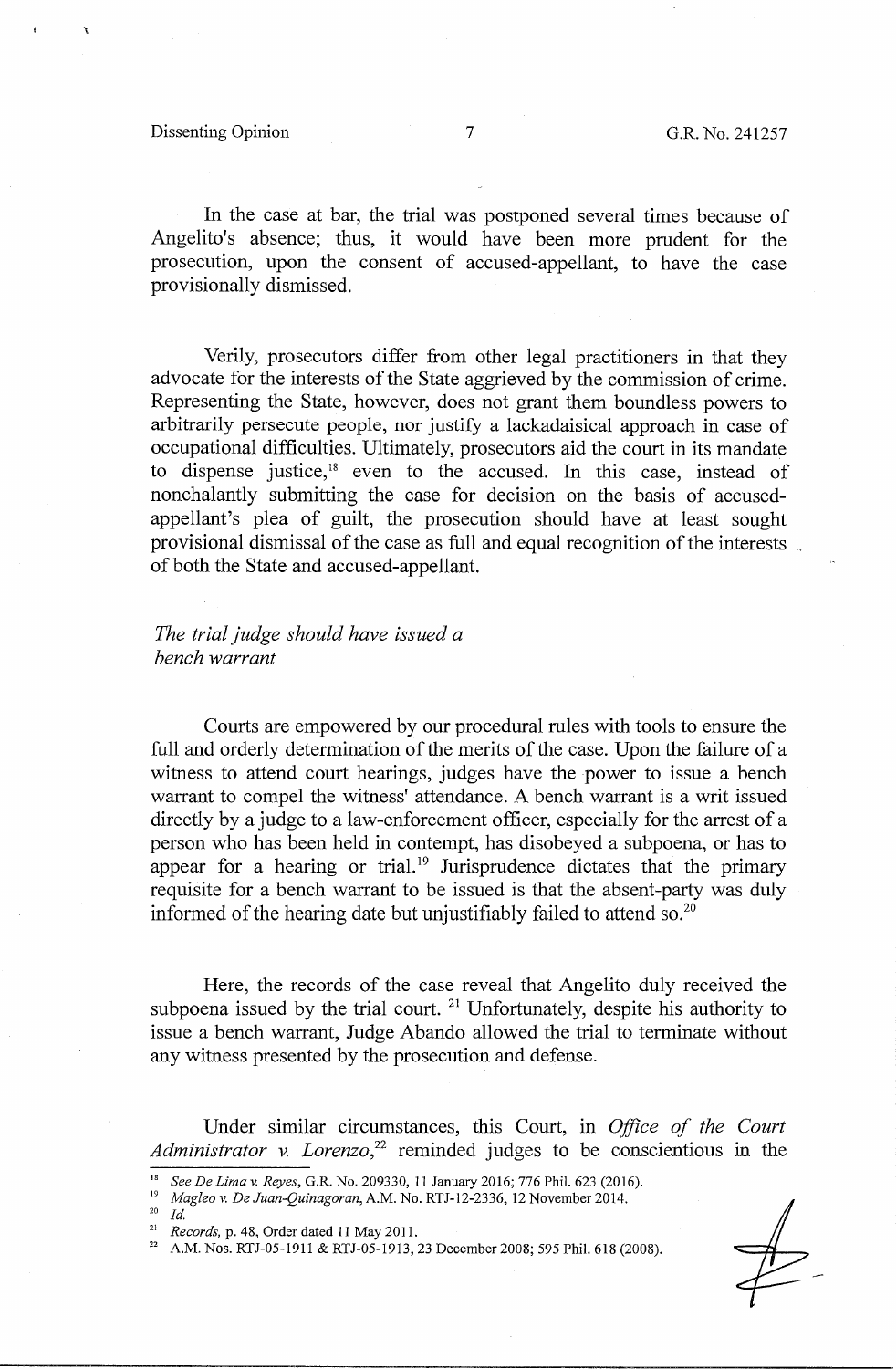#### Dissenting Opinion 8 8 G.R. No. 241257

conduct of their judicial duties. In that case, the judge allowed the accused to post bail because of the non-appearance of key prosecution witnesses for three (3) bail hearings despite the issuance of a proper subpoena. Upon investigation, this Court discovered .that the witnesses failed to attend because one is on official mission abroad, while the other did not receive the subpoena from the trial court. Finding the judge administratively liable, the Court explained that given the materiality and relevance of the witnesses' testimony, the judge should have first inquired into the reasons for their absences before ordering the release of the accused on bail.

The same rationale applies in the case at bench. Contrary to the *ponente's* opinion that determination of the reasons for the delay is unnecessary, it is my humble opinion that the trial judge should have been more discerning and pro-active by assisting the prosecution in securing its witnesses' attendance before hastily terminating the trial, and convicting the accused. As discussed above, there could be a myriad of reasons for the witness' non-appearance that are not necessarily related to the diligence of the State in prosecuting the case. It is also useful to remember that there are  $\text{cases}^{23}$  where this Court ordered remand and/or continuation of the criminal proceedings despite the delay in the prosecution's presentation of evidence.

It is in view of these realities of public litigation that I referred to this Court's opinion in *Cagang v. Sandiganbayan.* I believe that it is worthwhile to be cognizant of these difficulties so that the courts and litigants can minimize lapses and ensure that trial is conducted properly. Being part of the five (5) pillars of the criminal justice system,  $24$  the prosecution and the court's cooperation and harmonious interaction is vital to the orderly administration of justice. Necessarily, courts, within ethical limits, should afford the prosecution a real opportunity to ventilate its accusations through the use of authorized court processes to compel production of evidence. After all, the State is also entitled to due process in criminal cases, that is, a fair opportunity to prosecute and convict. $2\overline{5}$ 

*The remand of the case to the trial court serves the interests of both the defense and the prosecution* 

<sup>23</sup>*Tan v. People,* G.R. No. 173637, 21 April 2009; 604 Phil. 68 (2009); *Valencia v. Sandiganbayan,* G.R.

No. 165996, 17 October 2005; 510 Phil. 70 (2005). 24 *See Pagdilao, Jr. v. Angeles,* A.M. No. RTJ-99-1467, 05 August 1999; 370 Phil. 780 (1999). 25 *Valencia v. Sandiganbayan, supra.*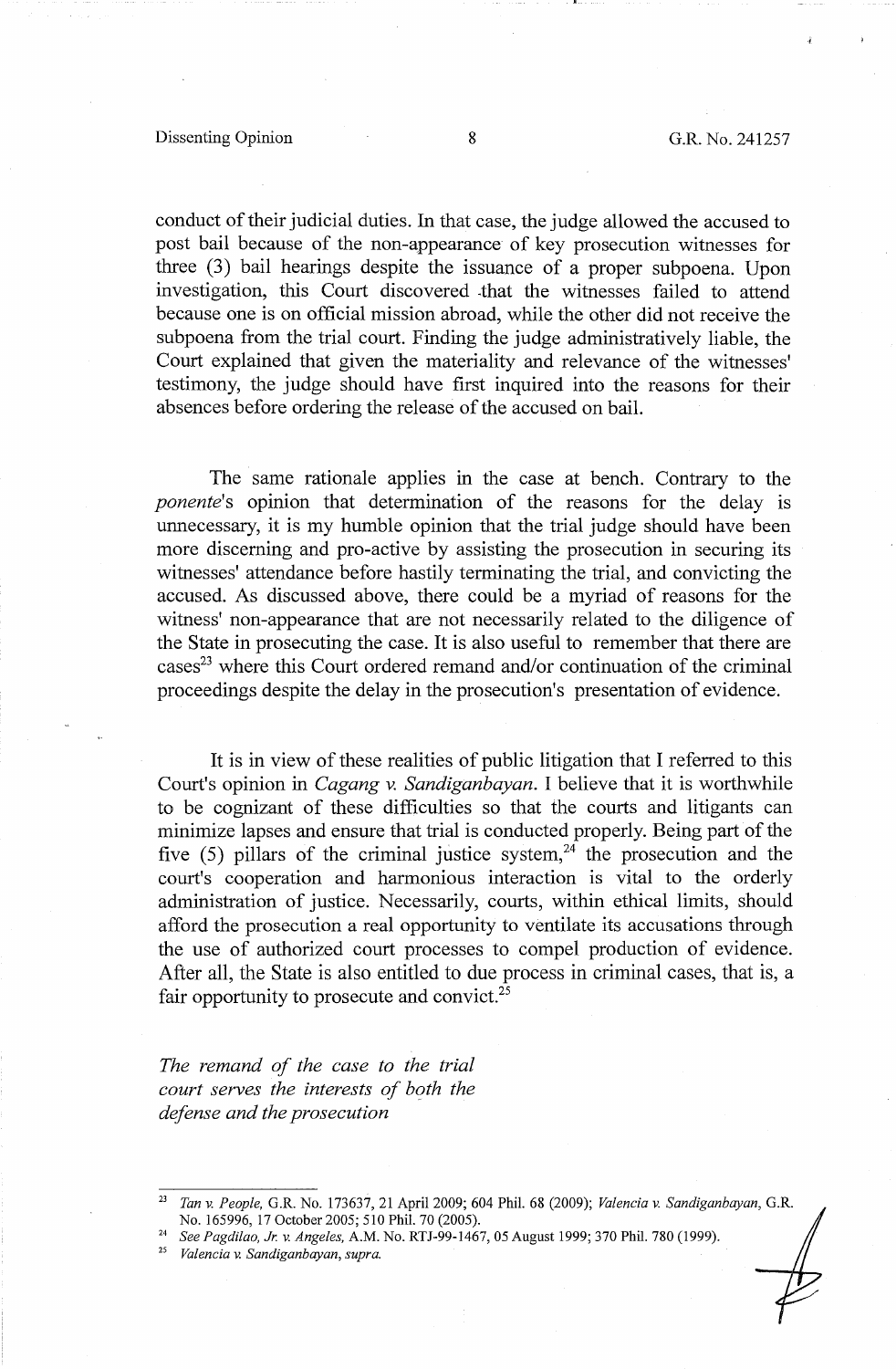#### Dissenting Opinion 9 G.R. No. 241257

Considering the foregoing reasons, the remand to the trial court is proper. **Indeed,** it **has been held that where the plea of guilt to a capital offense has adversely influenced or impaired the presentation of the p:rosecution's case, the remand of the case to the trial court for further proceedings is imperative.**<sup>26</sup> Compared to the acquittal of accusedappellant, further proceedings would ensure that the interests of the both the prosecution and defense are duly considered and weighed. Allowing the accused-appellant to re-plead, with a definite showing that measures were undertaken to ensure that he understood the charge and the possible consequences of his plea, would also allow the trial court to determine if the accused-appellant had factual basis for his admission of guilt.

The retaking of the accused-appellant's plea is necessary since arraignment is a formal procedure in a criminal prosecution "to afford an accused due process." An arraignment is the means of implementing the constitutional right of an accused to be informed of the nature and cause of the accusation against him. Actual arraignment is an element of due process, and is imperative for the accused to be fully aware of possible loss of . freedom. Procedural due process requires that the accused be arraigned so that he may be informed as to why he was indicted and what penal offense he has to face, to be convicted only on a showing that his guilt is shown beyond reasonable doubt with full opportunity to disprove the evidence against him. 27

Likewise, as recognized in the *ponencia,* Philippine jurisprudence has been consistent in remanding the case to the trial courts for further proceedings should the appellate courts find that the conviction was predicated solely on an improvident plea.<sup>28</sup> A cursory reading of US cases<sup>29</sup> would also reveal that convictions are vacated and remand is ordered whenever the accused is found to have improvidently pleaded guilty to a capital offense. Here, where it appears that accused-appellant may have entered an improvident plea, among others, should not be treated as an exception.

*Guidelines in the conduct of arraignment where the accused-*

<sup>&</sup>lt;sup>26</sup> People v. Besonia, G.R. Nos. 151284-85, 05 February 2004; 466 Phil. 822 (2004).<br><sup>27</sup> People v. Nuelan, G.R. No. 123075, 08 October 2001; 419 Phil. 160 (2001).<br><sup>28</sup> *Class v. United States*, 138 S. Ct. 798 (2018), *Lee* Shttps://lawdigitalcommons.bc.edu/cgi/viewcontent.cgi?article=3772&context=bclr> (visited 29<br>September 2020); *Mccarthy v. United States*, 394 U.S. 459 (1969), September 2020); *Mccarthy v. United States,* 394 U.S. 459 (1969), <https://www.leagle.com/decision/1969853394us4591800> (visited 29 September 2020).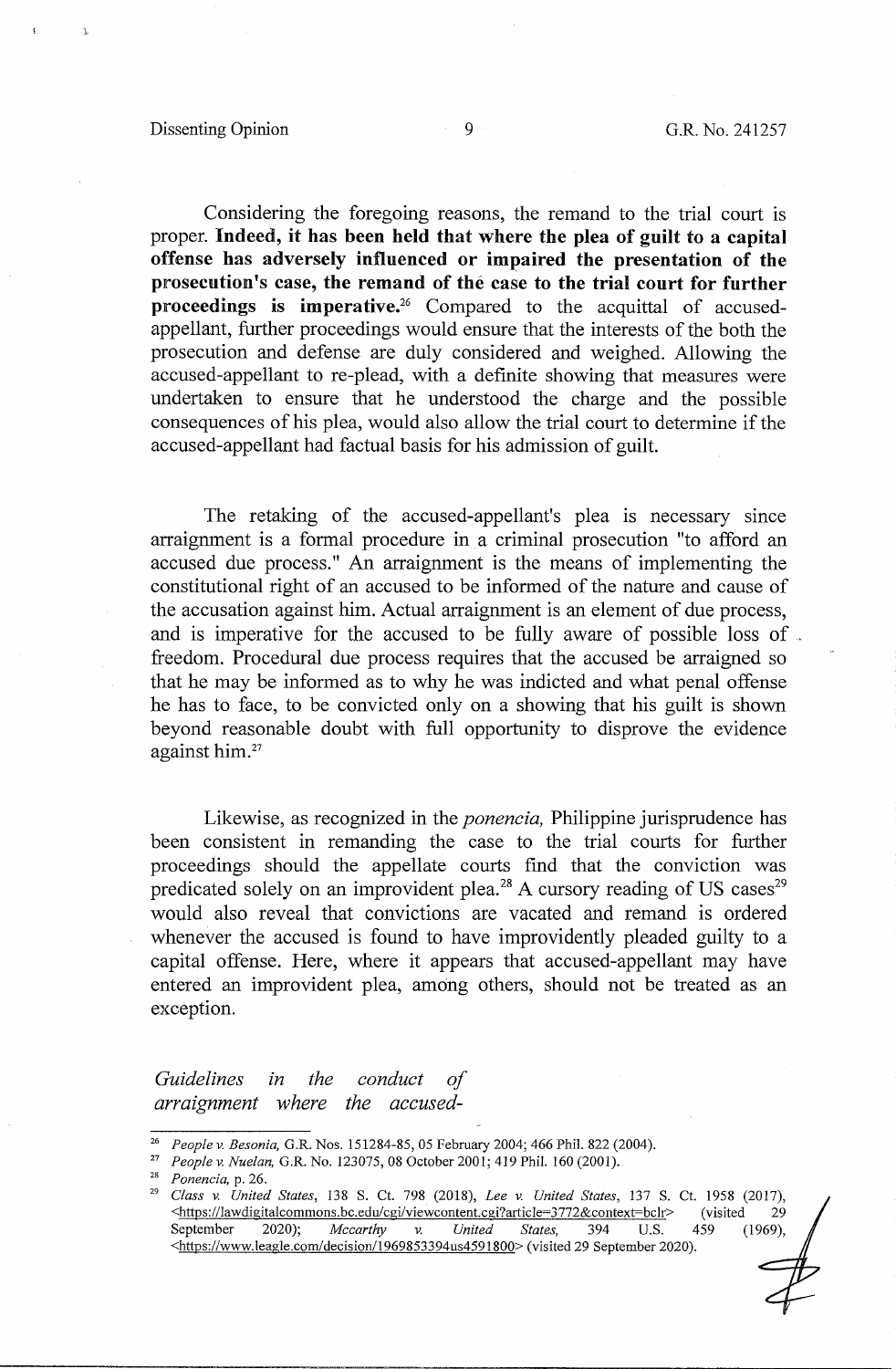### Dissenting Opinion 10 10 G.R. No. 241257

# *appellant manifests an intention to plead guilty to a capital offense* ·

In order to avoid confusion among trial judges, this Court's pronouncement in *People v. Gambao30* stating the guidelines to be observed by the trial court in conducting a "searching inquiry" should be incorporated in our rules on criminal procedure, to wit:

1. Ascertain from the accused himself:

(a) how he was brought into the custody of the law;

(b) whether he had the assistance of a competent counsel during the custodial and preliminary investigations; and

( c) under what conditions he was detained and interrogated during the investigations. This is intended to rule out the possibility that the accused has been coerced or placed under a state of duress either by actual threats of physical harm coming from malevolent quarters or simply because of the judge's intimidating robes.

2. Ask the defense counsel a series of questions as to whether he had conferred with, and completely explained to, the accused the meaning and consequences of a plea of guilty.

3. Elicit information about the personality profile of the accused, such as his age, socio-economic status, and educational background, which. may serve as a trustworthy index of his capacity to give a free and informed plea of guilty.

4. Inform the accused the exact length of imprisonment or nature of the penalty under the law and the certainty that he will serve such sentence. For not infrequently, an accused pleads guilty in the hope of a lenient treatment or upon bad advice or because of . promises of the authorities or parties of a lighter penalty should he admit guilt or express remorse. It is the duty of the judge to ensure that the accused does not labor under these mistaken impressions because a plea of guilty carries with it not only the admission of authorship of the crime proper but also of the aggravating circumstances attending it, that increase punishment.

1 5. Inquire if the accused knows the crime with which he is charged and fully explain to him the elements of the crime which is the basis of his indictment. Failure of the court to do so would constitute a violation of his fundamental right to be informed of the . precise nature of the accusation against him and a denial of his right to due process.

G.R. No. 172707, 01 October 2013; 718 Phil. 507 (2013).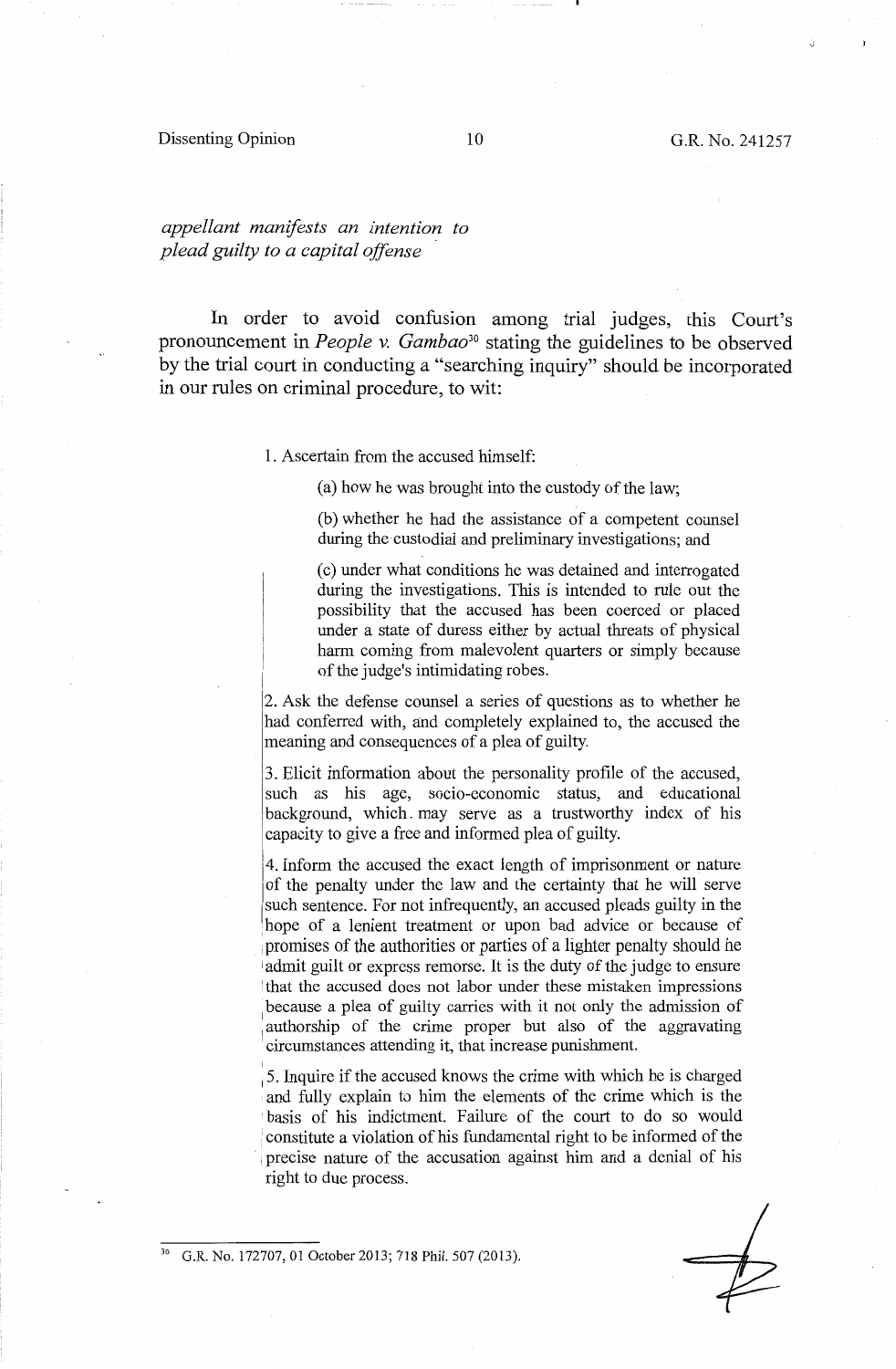\

6. All questions posed to the accused should be in a language known and understood by the latter.

7. The trial judge must satisfy himself that the accused, in pleading guilty, is truly guilty. The accused must be required to narrate the tragedy or reenact the crime or furnish its missing details.<sup>31</sup>

*Proposed amendments on trial procedure in case of a valid and voluntary plea of guilt* 

Justice Lazaro-Javier suggested that this Court re-evaluate the evidentiary weight courts accord to pleas of guilt. She proposed relieving the prosecution of the burden to prove the guilt of an accused who already declared his guilt of the offense, and merely requiring trial for determination of the accused's precise degree of culpability. 32

I share the opinion of Justice Lazaro-Javier. Regular trial to establish the facts and elements of the crime, in a case where an accused who had been already extensively examined on his plea of guilt, is both redundant and inefficient. In *Brady v. United States, 33* the Supreme Court of the United States recognized the benefits of valid and voluntary pleas of guilt to the interests of the State. In that case, the Court opined that "the more prompt punishment is imposed after an admission of guilt, the more effective the State attains its objective of punishment; and with the avoidance of trial, scarce judicial and prosecutorial resources are conserved for those cases in which there is a substantial issue of the defendant's guilt **or in** which there is substantial doubt that the State can sustain its burden of proof."<sup>34</sup>

The instant case presents the Court an opportunity to delve into the implications of entering a plea of guilt. Once a valid plea of guilt is entered, the prosecution and the defense remain an active participant only insofar as the proper sentencing of the accused is concerned. As aptly observed by Justice Lopez, this is because the ascertainment of the appropriate penalty is both for the benefit of the accused and the State.<sup>35</sup>

 $31$  *Id.* 

<sup>32</sup>*See* Reflections, p. 4, J. Lazaro-Javier. 33 397 U.S. 742. 34 *Id.* 

<sup>35</sup> *See* Reflections, p. 1, J. Lopez.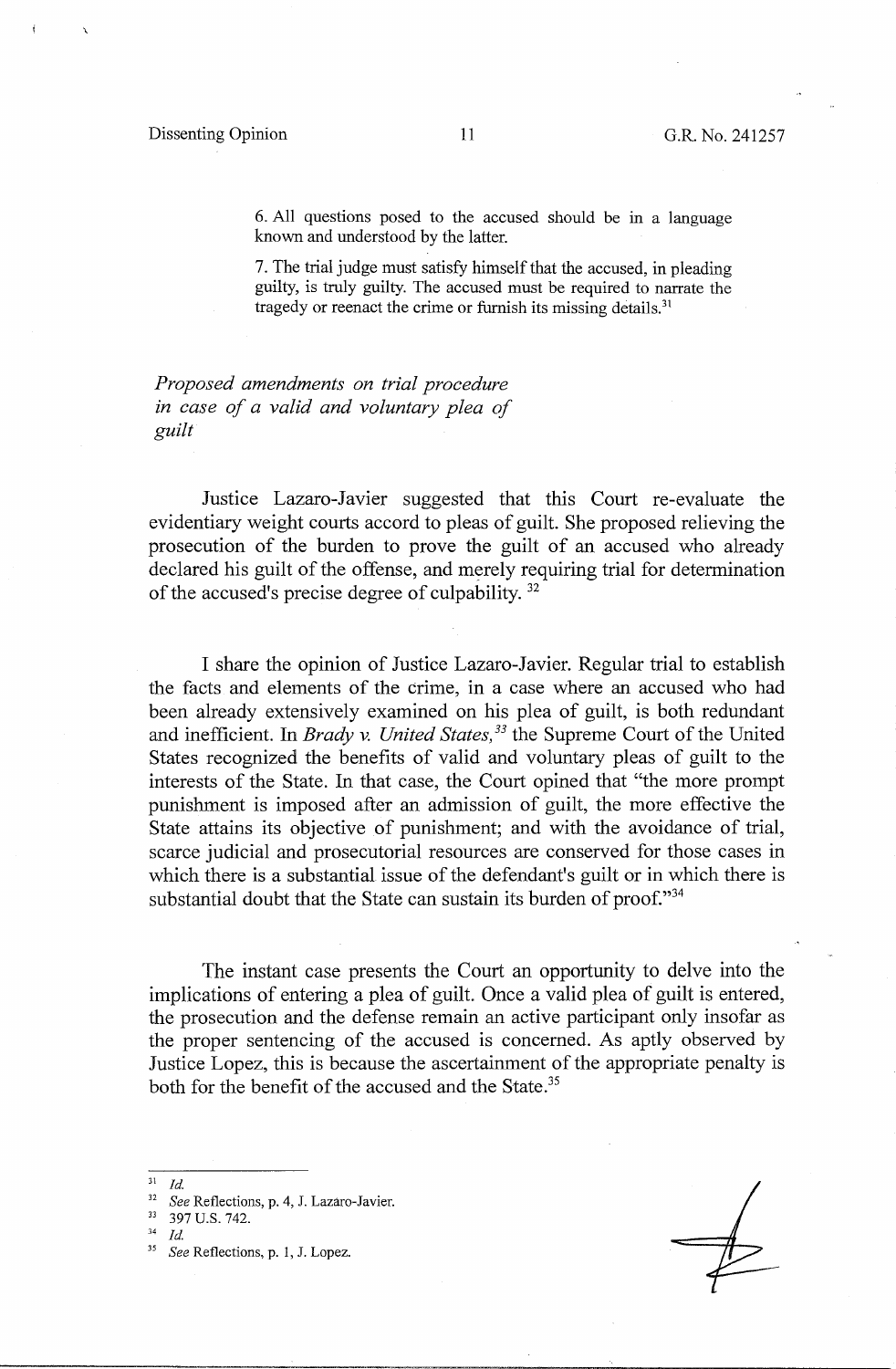Given the foregoing, and similar to the United States' Federal Rules of Criminal Procedure,36 I propose that for valid pleas of guilt, the prosecutor must be required to summarize its case and identify in writing the crime or offense committed by accused-appellant for the trial court to consider in sentencing. The prosecution must also provide any information relevant to sentencing, such as the law and jurisprudence applicable, the presence of any mitigating or aggravating circumstances, including any previous conviction of the accused, statement on the effect of the crime or offense committed to the victims or their heirs, among others. In the same vein, the trial court must likewise afford the accused an opportunity to be sentenced based on the facts as agreed by both the prosecution and the defense, or in the absence of such an agreement, if the accused wants to be sentenced on the basis of different facts proposed by the prosecution. The accused must also be allowed to introduce any evidence relevant to sentencing.

The trial court, after it is satisfied that the guilt of the accused is established beyond reasonable doubt, may now convict the accused of the appropriate crime or offense and pass the appropriate sentence. Likewise, the trial court must explain to the accused the factual and legal basis for the sentence, as well as its implications. Should the trial court find that the guilt of the accused has not been proven beyond reasonable doubt, it shall enter a judgment of acquittal instead.

In outline form, I thus propose the following be integrated in our Rules on Criminal Procedure in cases of valid plea of guilt:

*Plea of guilty to a capital offense; sentencing procedure-* When the accused pleads guilty to a capital offense or those crimes punishable by *reclusion perpetua* and life imprisonment, and only if the court is satisfied of the voluntariness, comprehension and factual basis of the plea, the court shall:

- 1. require the prosecutor to
	- a) summarize the prosecution's case;
	- b) identify in writing any offense that the prosecutor proposes should be taken into consideration in sentencing;
	- c) provide information relevant to sentence, including
		- i.any previous conviction of the accused, and the circumstances where relevant,
		- ii.any statement of the effect of the offense on the victim, the victim's family or others; and

<sup>36</sup> https://www.iustia.com/criminaVdocs/frcrimp/rulel 1/ (visited 29 September 2020); *See* also https://www.americanbar.org/groups/criminal justice/publications/criminal justice section archive/cri miust standards guiltypleas blk/ (visited 29 September 2020).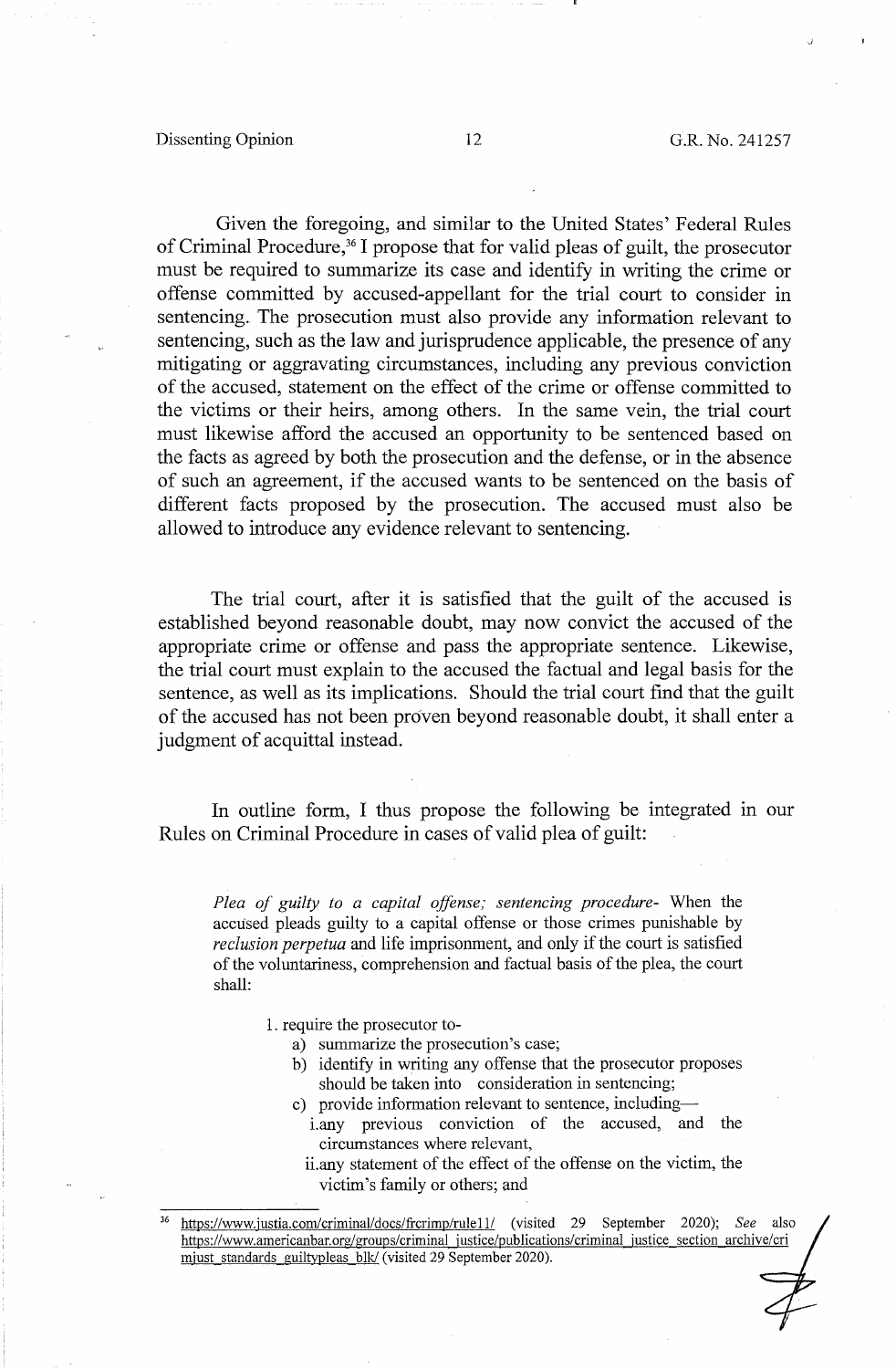- d) identify any other matter relevant to sentence, includingi.the legislation applicable,
- ii.any sentencing guidelines, or case law applicable,
- iii.aggravating and mitigating circumstances affecting the accused's culpability.

2. Clarify from the accused the factual basis of the plea, specifically whether:

- a) the accused wants to be sentenced on the basis of the facts agreed with the prosecutor; or
- b) in the absence of such agreement, the accused wants to be sentenced on the basis of different facts to those proposed by the prosecution.

3. Before passing sentence, the court must give the accused an opportunity to introduce evidence relevant to sentence.

4. Should the court be satisfied that the guilt of the accused be established by proof beyond reasonable doubt, the trial court shall convict him of the appropriate offense. Otherwise, the court shall enter a judgment of acquittal.

5. When the court has taken into account all the evidence, information and any report available, the court shall sentence the accused, and must-

- a) explain the factual and legal basis for the sentence;
- b) explain to the accused its effect, and the consequences of failing to comply with any order or payment of civil liability.

*Plea of guilty to non-capital offense; reception of evidence, discretionary.*  - When the accused pleads guilty to a non-capital offense, the court may receive evidence from the parties to determine the penalty to be imposed.

The court may require the prosecution to:

- a) summarize the prosecution's case;
- b) identify any offense to be taken into consideration in sentencing;
- c) provide information relevant to sentence, including any statement of the effect of the offense on the victim, the victim's family or others; and
- d) where it is likely to assist the court, identify any other matter relevant to sentence, including
	- i. the legislation applicable,
	- ii. any sentencing guidelines, or case law applicable,
	- iii. aggravating and mitigating circumstances affecting the accused's culpability.

*Record of proceedings.* - A verbatim record of the proceedings of arraignment should be made and preserved.